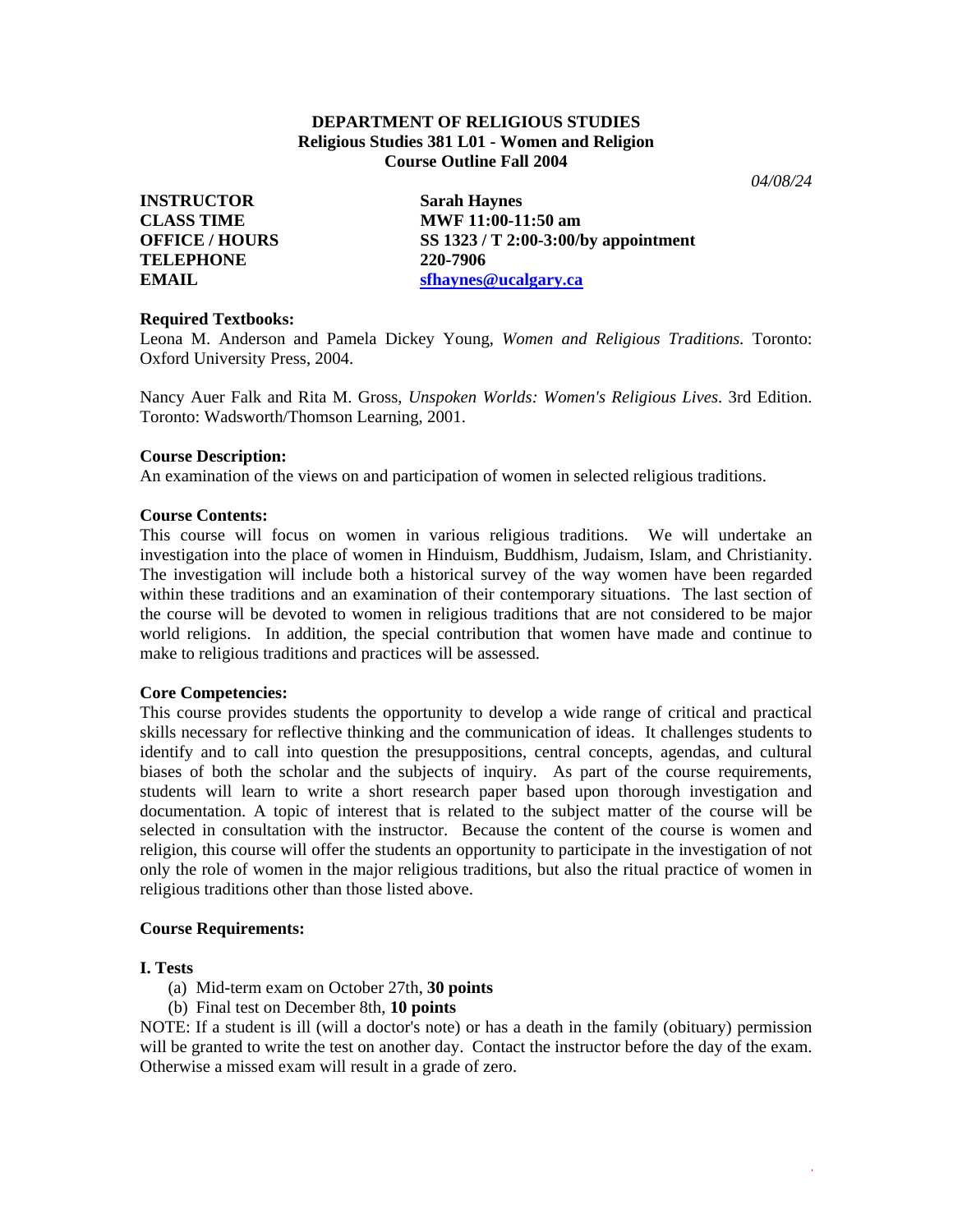### **II. Research Paper - 35 points**

The required research paper should be on a topic related to the contents of the course (ie., the role of women in a religious tradition). It should have a clear introduction in which the purpose and scope of the paper is stated. Proper documentation of sources, both quoted and used for reference, should be given in the footnotes and bibliography. Plagiarism (See explanation below) is a serious matter and will automatically result in an F for the paper. It should be noted that a series of quotations does not comprise a research paper. The purpose of the research paper is to investigate a topic and report the result of the investigation in **one's own words**. It should be clear in pointing out in the notes which parts of the composition are a paraphrase of the sources and which parts constitute the student's own contribution. The Paper proposal must be attached to your final paper.

# (a) Research paper 10-12 pages double-spaced (3000 words max.). **Due: December 6th by 4:30 in the Department of Religious Studies (SS 1301). PLEASE HAVE PAPER DATE-STAMPED.**

(b) Students should consult a reference book on how to compose a research paper before attempting to write the paper. The *Chicago Manual of Style* or the *MLA Style Sheet* are highly recommended.

(c) Late papers will be disadvantaged by deducting a grade point for each day late after the Due Date. That is, an A paper will become an A- paper if it is one day late, a B+ paper if it is late two days, and so on.

(d) PLEASE NOTE THAT THE PAPER ASSIGNMENT HAS BEEN BROUGHT TO YOUR ATTENTION WHEN THIS CLASS HANDOUT WAS EXPLAINED ON THE FIRST DAY OF LECTURES. Students often have tests in other courses on the day that this assignment is due, contrast a cold or other illness on that day, or find that there are no books in the library a week before the deadline; consequently, it is highly recommended that you begin to work on this research paper early in the term so that you will not be pressured at the last minute. The paper proposal must be attached to the final paper for this assignment to be complete.

### **III. Paper Proposal - 5 points**

Outline to indicate contents, methodology, and proposed bibliography.

Please note that the proposal should state the thesis (as distinct from methodology, ie., to compare ideas does not constitute a thesis statement, but does constitute a methodology), the methodology that will be employed, and the anticipated conclusion. A proposed annotated bibliography of 5-7 sources (both journal articles and books) should be given.

### **Due: November 1st**

## **IV. Reflection Papers - 2 @ 10 points each**

Students are required to **write two 3 page (750 words) reflection papers.** The reflection paper should be written in response to the readings in the second half of the term (after the mid-term on October 27th). The reflection papers are not research papers, but are meant to focus on the readings from *Unspoken Worlds: Women's Religious Lives*. Each paper should discuss at least two of the following areas:

-summary of the main ideas presented in the reading

-academic analysis and critique

-questions which the material raised for you